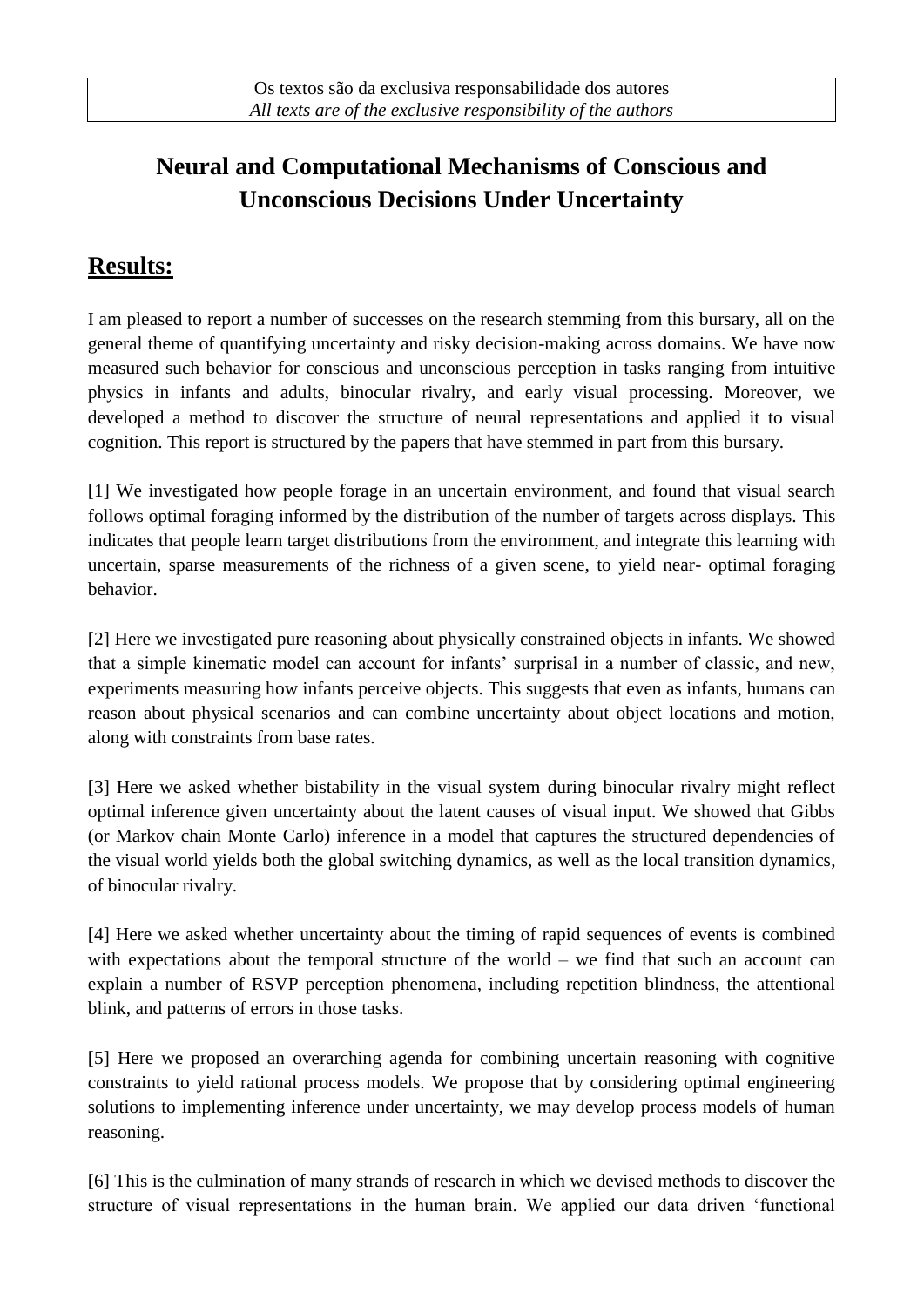#### Os textos são da exclusiva responsabilidade dos autores *All texts are of the exclusive responsibility of the authors*

clustering' to fMRI data to show that we can find which objects are seem to be subserved by similar neural substrates, and to identify neural substrates that seem to have sufficiently homogenous function. This hypothesis-neutral method of discovering functional neural architecture yields strong evidence for the face, place, and body areas, and opens the possibility for discovering new functional regions in the brain.

[7] Here we measured uncertainty in the mapping function between visually presented magnitudes, and self-reported numerical estimates. We find that mapping of magnitudes onto numbers reveals a bilinear function that highlights two regimes of (mis)calibration: small magnitudes are mapped veridically, with considerable stability. However, larger magnitudes (above about 15) are systematically mismapped, and show slow drift over time. We believe this slow drifting mismapping reflects a process of MCMC learning of the uncertain mapping from magnitudes onto our verbal number line.

[8] In this work we measured the sources of uncertainty in human physical reasoning, particularly in the domain of reasoning about physical objects undergoing simple 2D motion. We find that most of the uncertainty in these cases arises from stochastic dynamics: meaning that our forward physical models are not deterministic, but are themselves uncertain. Moreover, this physical uncertainty propagates non-linearly, and yields stable patterns of bias and error in human judgments and decisions.

[9] Here we measured uncertainty and the dynamics of verbal problem solving in a semantic remote associates test. We find that people search through their semantic space via a partially-guided random-walk, consistent with a MCMC chain exploring the semantic space weighted by the constraints of the cues.

### **Published works:**

[1] Cain M., Vul E., Clark K. & Mittroff SA. (2011) Optimal models of human multiple-target visual search., Proceedings of the 33 Annual Meetings of the Cognitive Science Society.Cain, M., Vul, E., Clark, K., & Mitroff, S. (2012). A bayesian optimal foraging model of human visual search. Psychological Science, 23(9), 1047-1054. doi: 10.1177/0956797612440460

[2] Teglas E., Vul E., Girotto V., Gonzalez M., Tenenbaum JB. & Bonatti LL. (2011) Pure reasoning in 12-month-olds as probabilistic inference., Science, 332(6033), 1054-1059

[3] Gershman S., Vul E. & Tenenbaum JB. (2012) Multistability and perceptual inference., Neural Computation, 24(1), 1-24

[4] Reith CA. & Vul E. (2012) Expectations About the Temporal Structure of the World Result in the Attentional Blink and Repetition Blindness, Proceedings of the 34th Annual Meetings of the Cognitive Science Society,